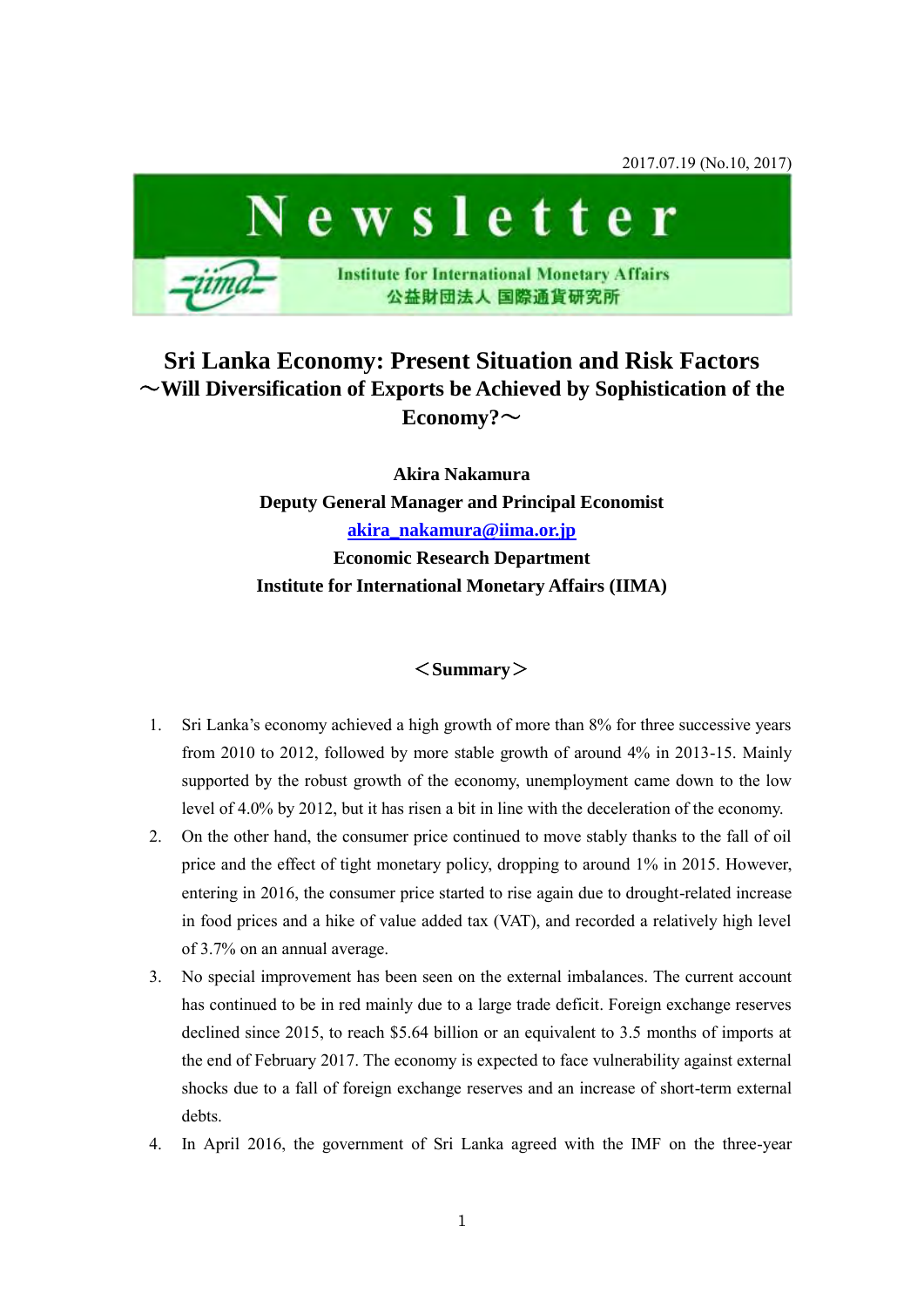extended arrangement of \$1.5 billion dollars under the Extended Fund Facility (EFF). The government, accepting the structural reform program in compliance with the agreement, started to implement various economic policies. The central part of the structural reform program has been the strengthened fiscal base supported by an increase of revenues.

- 5. The fundamentals of the Sri Lanka's economy seem to be in a comparative lull after the implementation of the structural reform program. Structural reforms under the credit arrangement by the IMF have been generally going smoothly. Macroeconomic situation has been stable with all of economic growth, price development and fiscal balance going relatively well toward stability. Although there is a concern over the low level of foreign exchange reserves, short-term risks for the future seem to have been lowered.
- 6. In the medium- to long-term perspective, in order to enhance the reputation of the Sri Lanka's economy and lower its credit risks, it is necessary for the country to reduce its external vulnerabilities by realizing the surplus in the current account balance and promoting a reduction of external debts and an increase of foreign exchange reserves. It will not be easy, however, to diversify and sophisticate the industries that are needed to increase exports as the specifics and policies on the growth industries are not still available. Therefore, the medium- to long-term risk of overdependence on a specific industry and the continued external imbalance arising from it is considered to stay unchanged for long.

## **1. From High Economic Growth After the End of Civil War to More Stabilized Growth**

Sri Lanka's economy achieved a high growth over 8% in real terms in three successive years from 2010 to 2012 mainly supported by the reconstruction demand and revitalized economic activities after the end of the civil war. After peaking at record high growth of 9.1% in 2012, the growth rate declined to a more stable rate of around 4% in three years from 2013 to 2015. Unemployment rate also declined to 4.0% in 2012 supported by a robust economic growth, although it has hit a bottom since along with the slowdown of economic expansion.

The consumer price tended to move on a stable path reflecting the fall of oil prices and effect of tighter monetary policy, dropping to a level of around 1% in 2015. However, after turning of the year to 2016, it began to rise again due to a drought-related increase in food prices and a VAT hike, rising by relatively high rate of 3.7% on an annual average.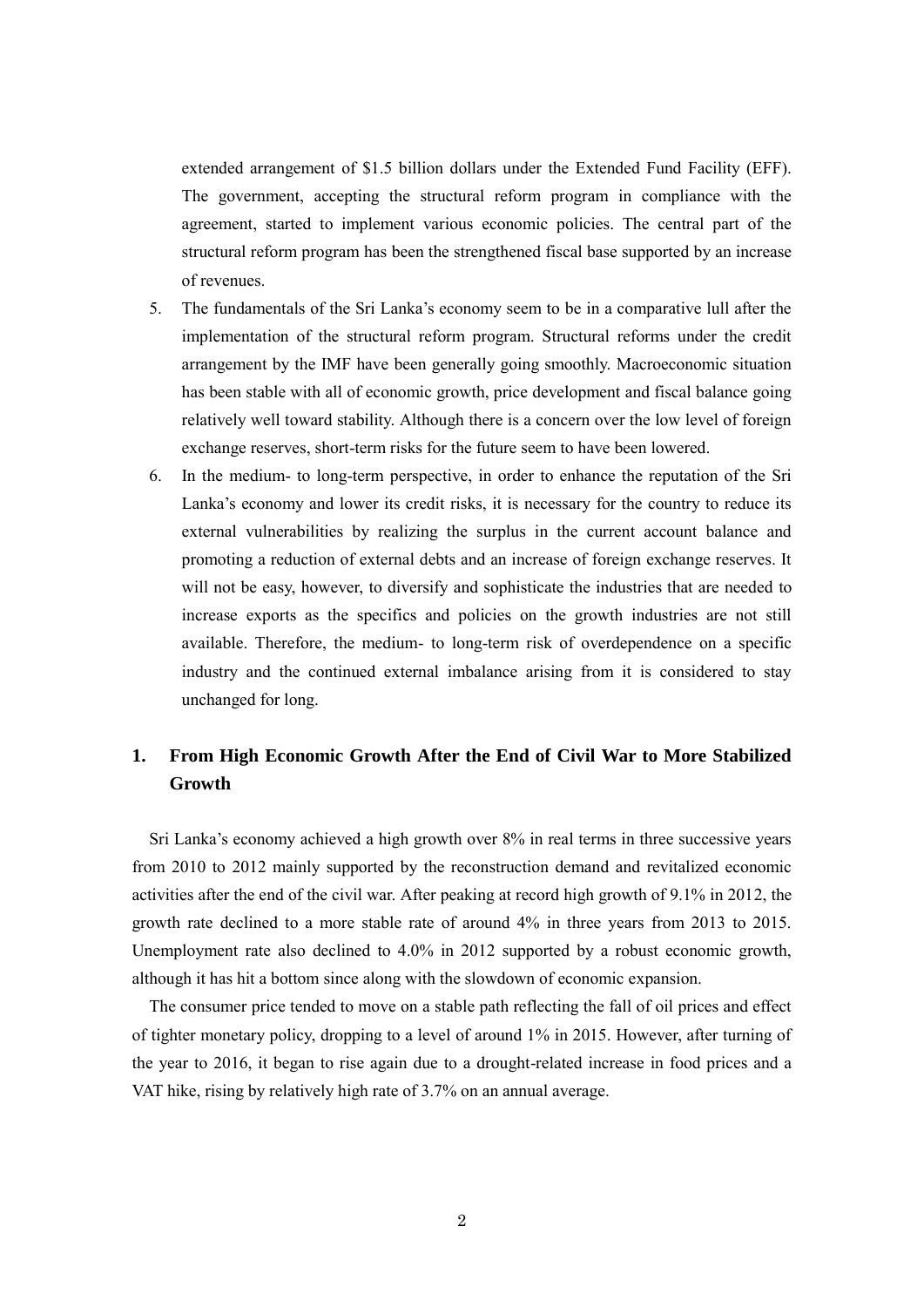

(Source) IMF, Central Bank of Sri Lanka

The budget balance had been in a relatively larger red as compared to its economic scale. In the background there is a fact that Sri Lanka has been a socialist country which has pursued for long an economic policy focused on the distribution and social welfare rather than the economic growth and effectiveness. As it has approved the active intervention by the state in the economy, like renationalization of once privatized companies in airline, gas, banking industries, it had tended to have a bloated government. The budget deficit started to increase again since 2013, reaching 7% of nominal GDP in 2015. The public debt outstanding also rose to 76% of nominal GDP, the highest among the Asian emerging economies.





ant Nat



(Note) Fiscal balance for 2016 is an estimate of the IMF.

<sup>(</sup>Source) IMF, Central Bank of Sri Lanka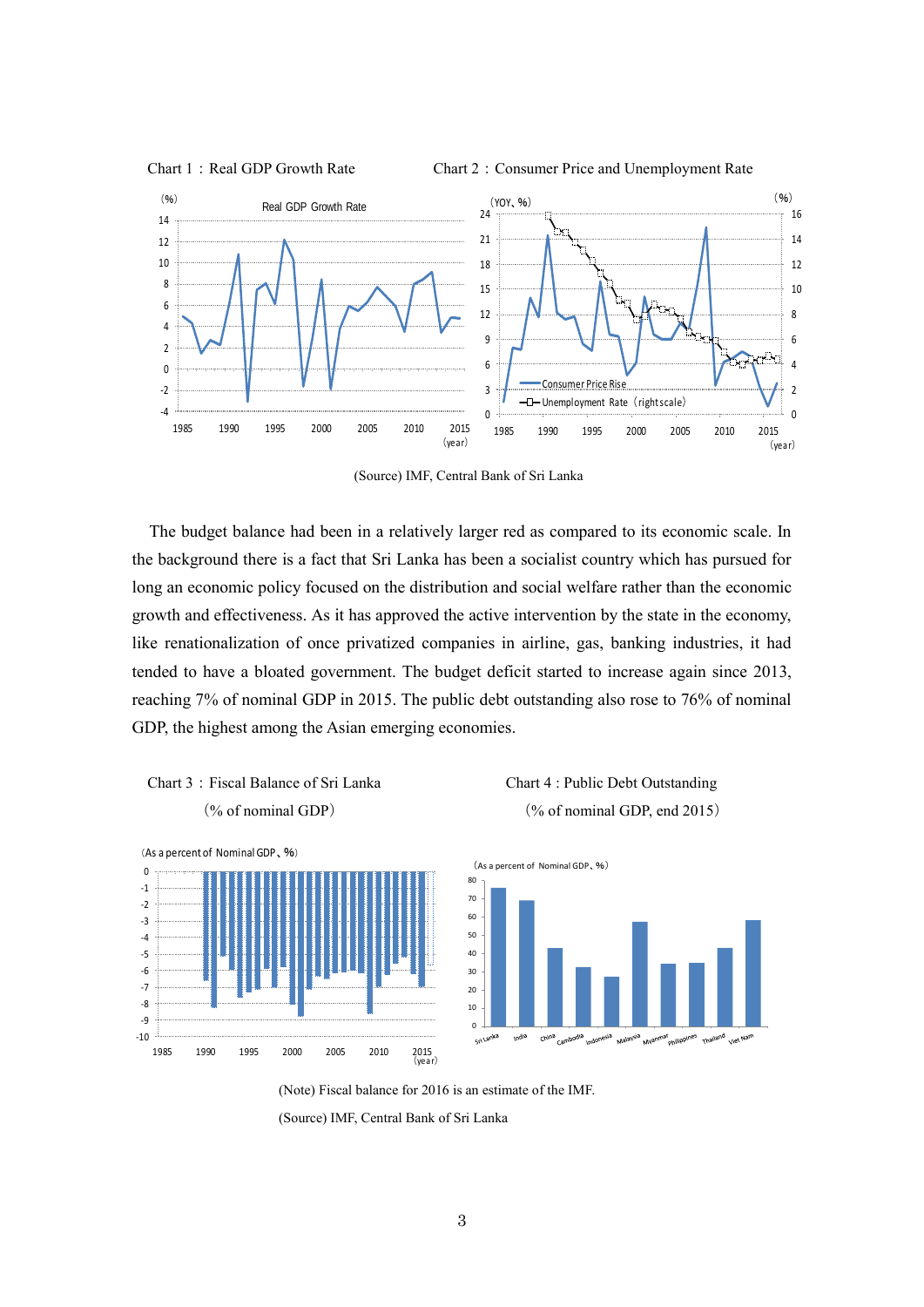### **2. Continued Current Account Deficits and Expanding External Debts**

No noticeable improvement has been seen in the external imbalances and the current account balance has continued to be in deficit mainly due to enormous trade deficit. Although since 2012 the worsening of the current account deficits has been halted to some extent by the surplus in the services account balance including the travel balance together with the increase in the surplus in the secondary income balance led by workers' remittances, there is no sign for the deficit to improve markedly.



Chart 5: Development of Sri Lanka's Current Account Balance

(Note) The ratio of the balance to nominal GDP for 2016 is that estimated by the IMF. (Source) IMF・Central Bank of Sri Lanka

In the meanwhile, in the financial account balance, the purchase of assets in Sri Lanka by foreign capital (inflow of capital) had exceeded since 2011 the purchase of foreign assets by investors of Sri Lanka (Chart 6). In addition to the continued net inflow of direct investment, net inflow of portfolio investment began to show up since 2012, with a greater share in the total financial account balance. In other words, the role of portfolio investment has been rising in the finance of current account deficits.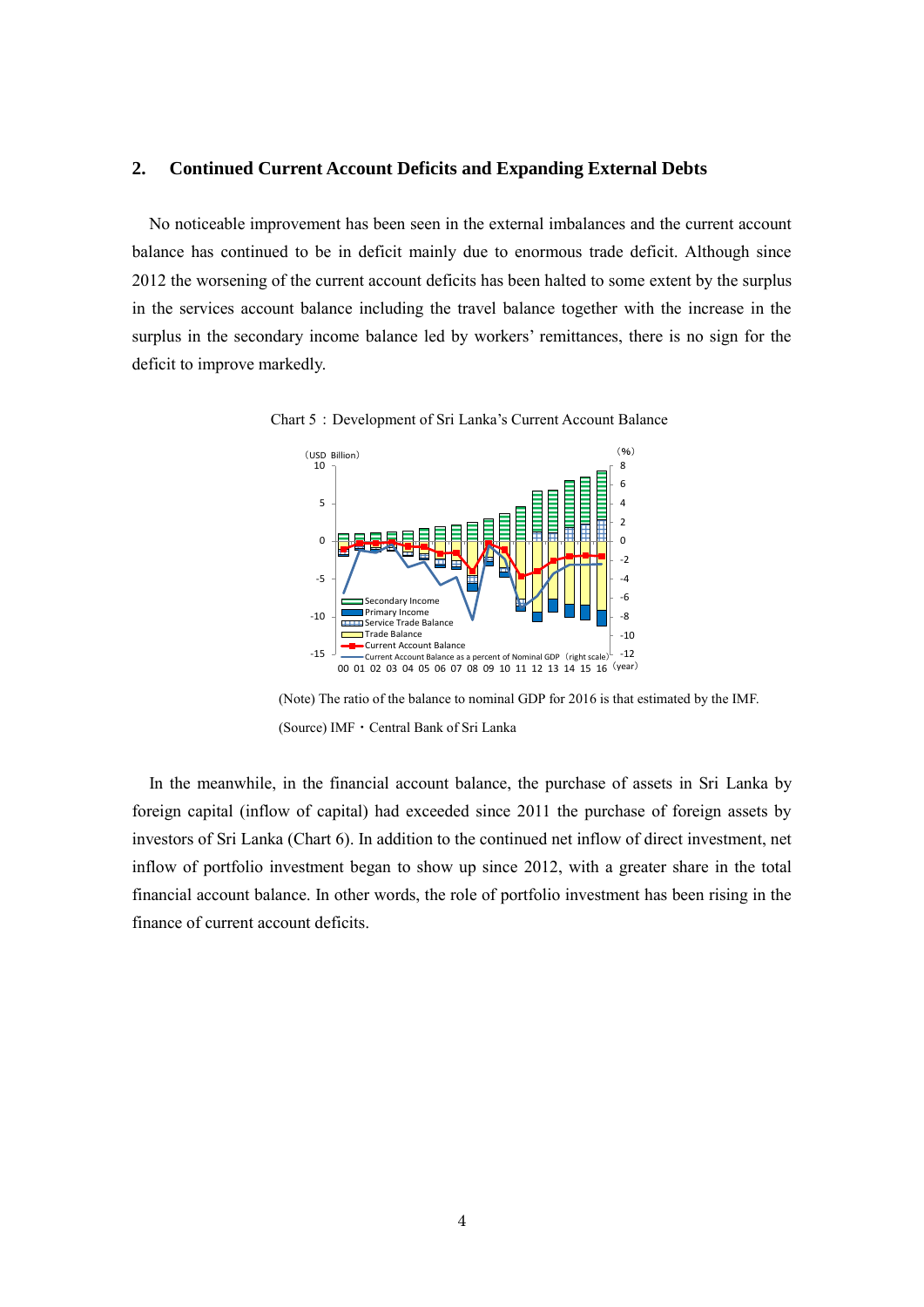

Chart 6:Financial Account of Sri Lanka

(Note) Positive sign in financial account means net purchase of foreign assets by Sri Lanka (capital outflow from Sri Lanka) and negative sign means net purchase of assets in Sri Lanka by foreigners (capital inflow to Sri Lanka) (Source) IMF・Central Bank of Sri Lanka

The foreign exchange reserves which had been increasing for some time started to decrease in 2015 by declining to \$5.64 billion, or equivalent to 3.5 months of imports by the end of February 2017(Chart 7). This decrease will be attributable mainly to the dollar selling and rupee buying intervention of the central bank of Sri Lanka which had made efforts to maintain the exchange rate of Sri Lankan rupee from falling sharply.

In line with the protracted deficits in the current account, short-term external debts also increased with its ratio to the foreign exchange reserves reaching 103.9% at the yearend of 2015. Its level is one of the highest in emerging economies (Chart 9).



(Source) IMF・Central Bank of Sri Lanka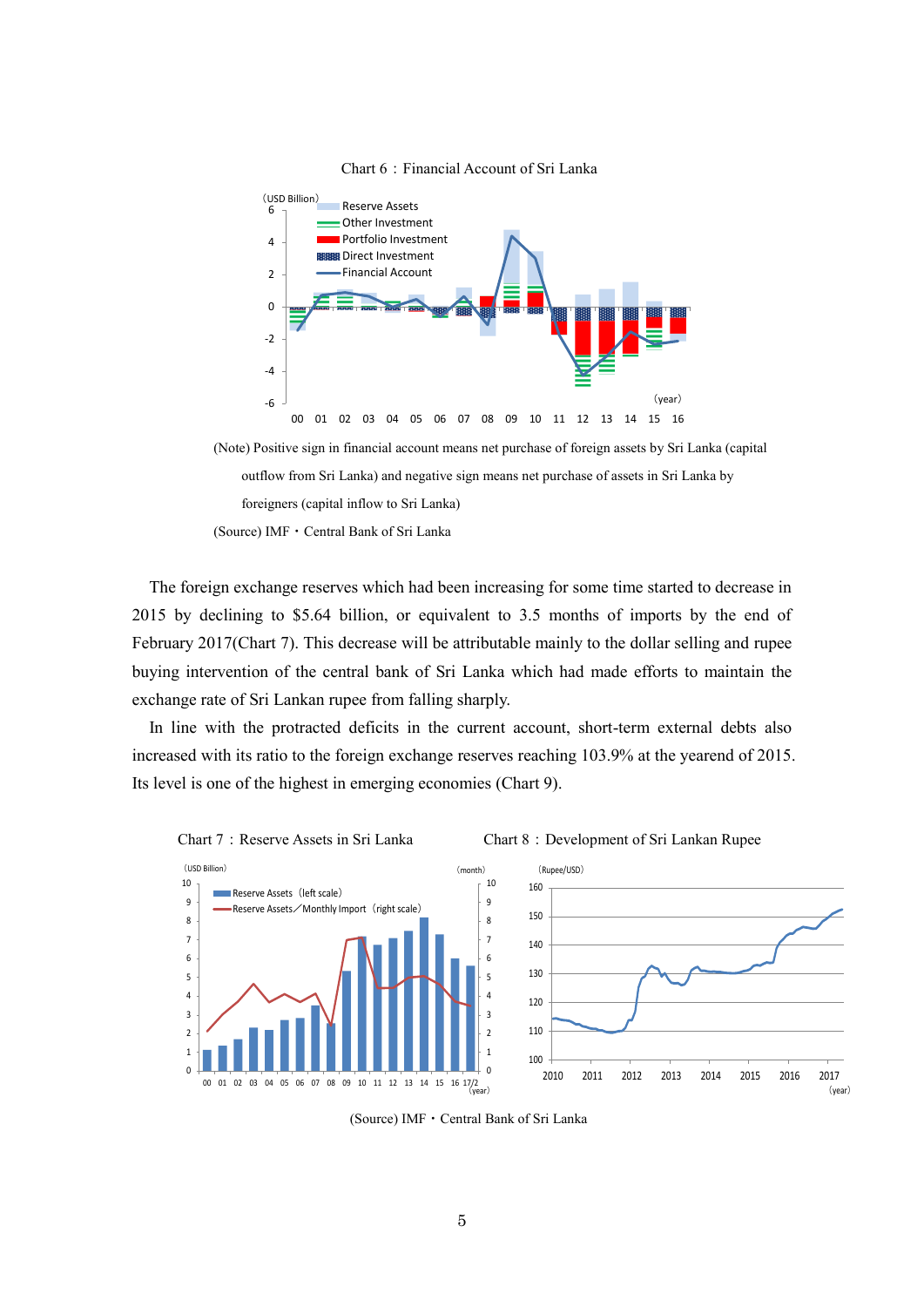

Chart 9: Ratios of Short-term External Debts to Reserves (end of 2015)

Although the short-term debts increased relatively at a fast pace in the last 10 years to reach the same level of the foreign exchange reserves in 2015, the growth of total external debts coupled with the long-term debts increased at more stable pace and the ratio to nominal GDP remained at around 50% as of 2015, despite it being on a rising trend. (Charts 10, 11)





As is seen above, it can be said that Sri Lanka has continued to face with a vulnerable situation to external shocks because of the persistent current account deficits and dependence of their finance on the inflow of portfolio investment on the flow side, and the decrease of foreign exchange reserves and increase of short-term external debts on the stock side.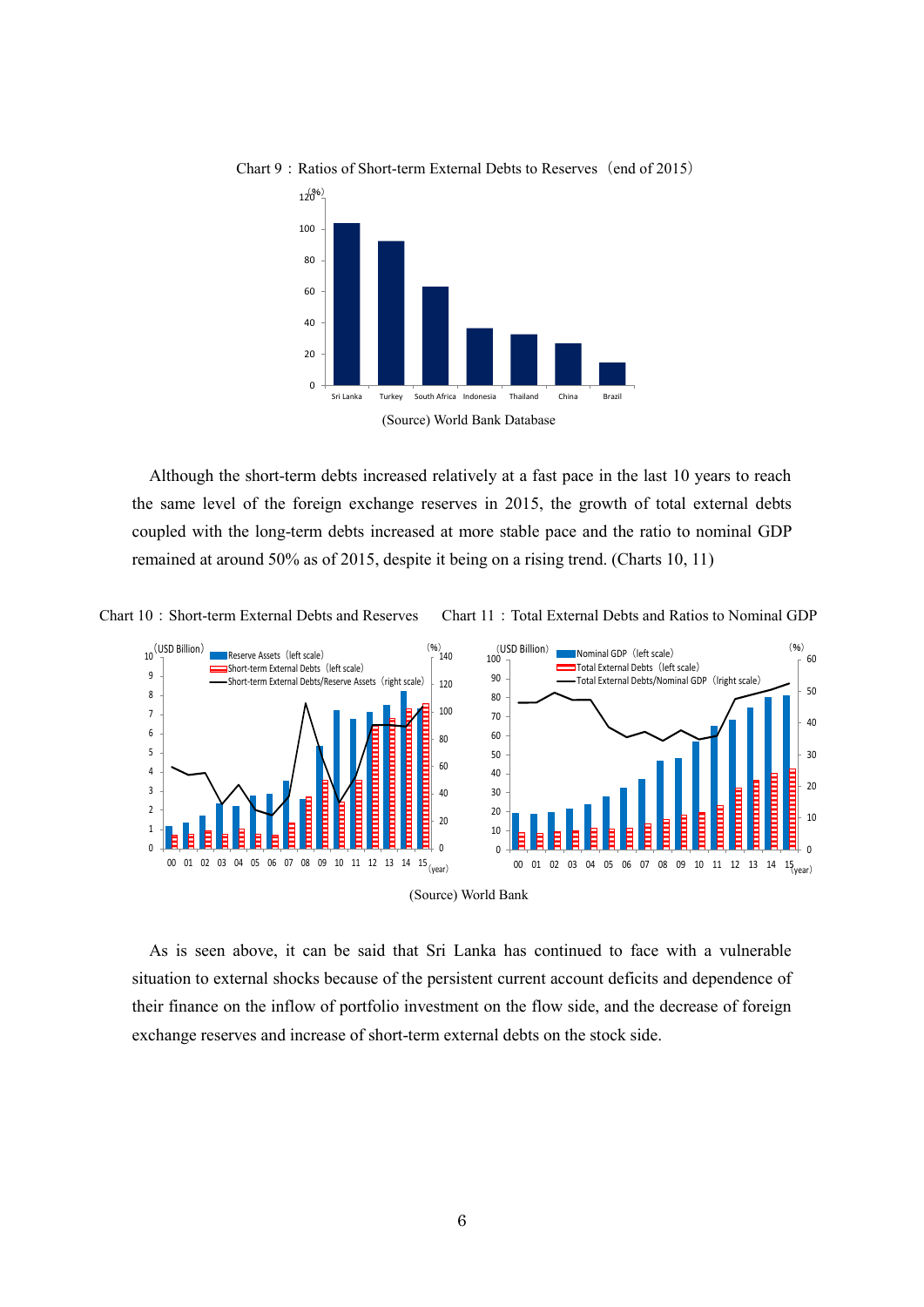### **3. Support by the IMF and Structural Reforms as its Conditions**

#### (**1**)**Agreement with the IMF on its Support and Structural Reform Program**

In the midst of greater instability of the economy with worsening fundamentals such as an increase of fiscal deficit combined with the persistent current account deficits and decline in the foreign exchange reserves, the government of Sri Lanka agreed in April 2016 on a three year extended arrangement with the IMF in the amount of totaling US\$1.5 billion under the Extended Fund Facility (EFF) arrangement. The arrangement was formally approved by the Executive Board of the IMF in June, with immediate disbursement in June of its first installment followed by the second provision in November. The EFF is a loan facility of the IMF under which it can assist with the adjustment process of a country which faces serious medium-term balance of payments problems because of structural weaknesses that require time to address<sup>1</sup>. The agreement meant that the IMF judged Sri Lanka has faced a relatively big problem that requires time to address.

Responding to the IMF support under the EFF, the Sri Lankan government accepted to make structural reform programs and started to implement numerous policy measures. The linchpin of the programs is a consolidation of fiscal foundation through increase of revenues. Other measures taken into consideration, the targets of the structural reform programs the government has accepted can be summarized as the following 6 areas (Table 1).

| Fiscal consolidation<br>$\perp$      | A durable reduction of the fiscal deficit in order to reduce public |
|--------------------------------------|---------------------------------------------------------------------|
|                                      | debt                                                                |
| Q<br>Improved revenue base           | Fiscal consolidation to be achieved mainly through measures to      |
|                                      | broaden the tax base with simplified tax system which is more       |
|                                      | transparent and fairer. Expanded room for expenditures for          |
|                                      | infrastructure and human resources                                  |
| ③<br>Improved management             | Stricter disciplined management of spending by cutting waste        |
| of public spending                   | while maintaining the spending for targeted expenditures.           |
| (4)<br>Reforms<br>of<br><b>State</b> | Enhanced oversight and financial discipline of the SOEs. More       |
| Owned<br>Enterprises                 | rule-based financial assistance by the government to the SOEs.      |
| (SOEs)                               |                                                                     |
| (5)<br>More<br>effective<br>and      | Keeping inflation in the lower single digits. Transition toward     |
| efficient<br>monetary                | more flexible exchange rate regime and inflation targeting          |

Table 1: Targets of Sri Lanka's Structural Reforms

-

<sup>&</sup>lt;sup>1</sup> IMF Website.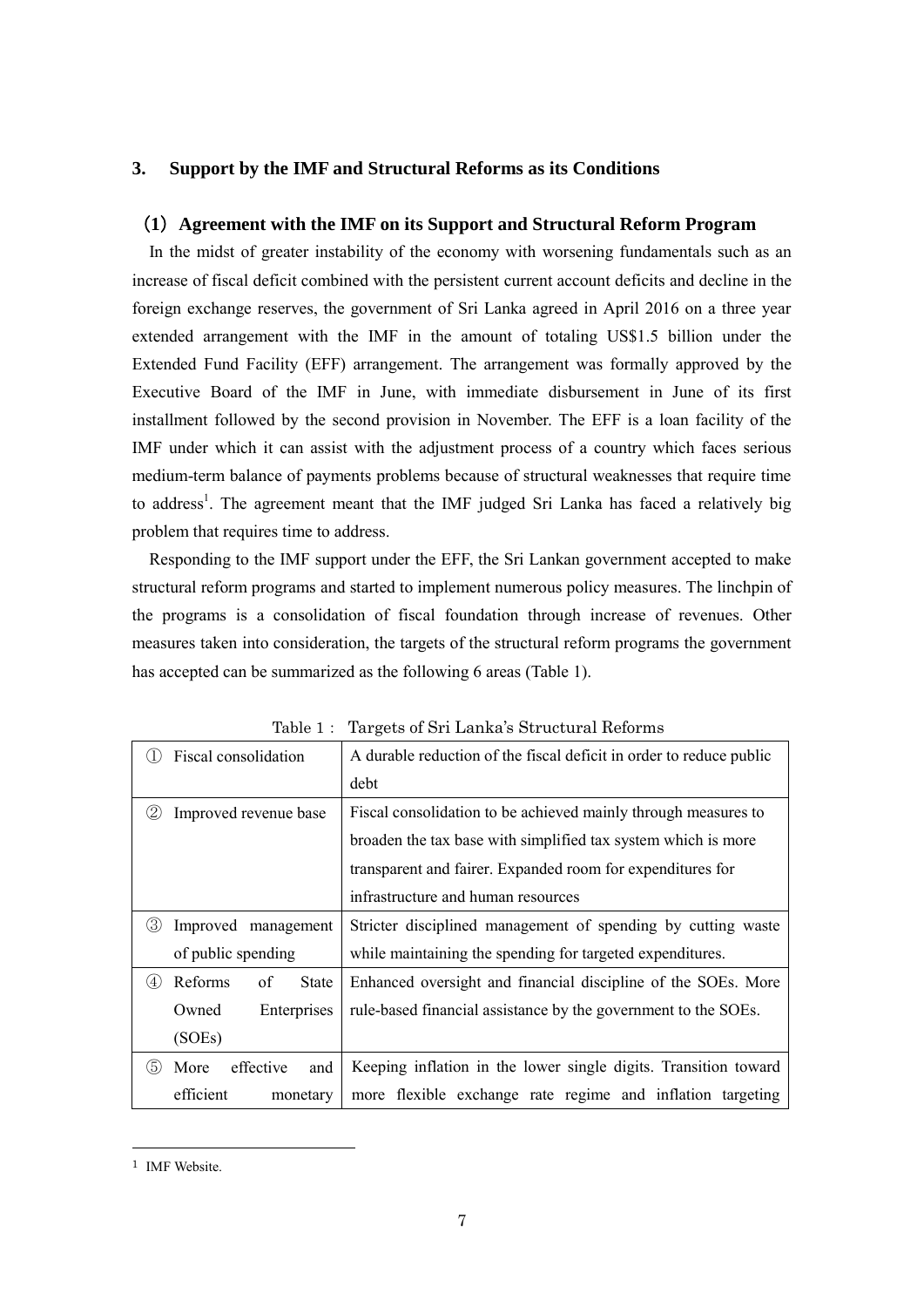| policy     | framework.                                                                                     |
|------------|------------------------------------------------------------------------------------------------|
|            | <b>6</b> Promotion of trade and More deregulation to increase export opportunities and improve |
| investment | competitiveness. Promoting inflows of direct investment with                                   |
|            | greater integration into regional and global supply chains.                                    |

(Source) IMF Website

#### (**2**)**Hike of VAT Rates and New Inland Revenue Act**

The hike of VAT rates constitutes a linchpin of the strengthened revenue base, one of the main pillars of structural reform programs. Changes related to VAT were implemented in May 2016. The main changes included (i) hike of basic rate from 11% to 15% except for some specific items, (ii) elimination of tax exemptions on telecommunication and healthcare related items, and (iii) lowering the floor of taxable sales of wholesalers and retailers.

The revision of basic VAT rate was decided invalid by the Supreme court for a reason that the revision had not gone through the necessary procedures in the Parliament, and the rate was returned to 11% during the period of July to October 2016. However, it was again raised to 15% in November after the Parliament approved the tax increase bill. In this way, the hike of VAT rate had some twists and turns before it was realized.

The Inland Revenue Act (IRA), which provides legal base for executing the revenues, was revised in early 2017. The old act had been too outdated for the current industrial structures and commercial transactions, and there were investment losses because of ineffective and insufficient tax incentives. The taxation power of Sri Lanka was also weak with narrow and eroding tax base. In this regard, the new IRA has been evaluated favorably by the IMF as it has dealt with the above issues and will pave the way toward improved fiscal condition through strengthened revenue base.

#### (**3**)**Evaluation of Structural Reform Program**

In November 2016, the IMF completed the First Review under the Extended Arrangement under the EFF and published its report in December. In that process, one of the Deputy Managing Directors expressed the views that "macroeconomic and financial conditions have begun to stabilize, inflation has trended down, and the balance of payments has improved. Meanwhile, international reserves remain below comfortable levels". At the same time he stated that, "fiscal performance has been encouraging. The reinstatement of the amendments to the value added tax will help boost revenues. The 2017 budget proposal aims to strengthen government finances through revenue mobilization. The new Inland Revenue Act scheduled for early next year should result in a more efficient, transparent, and broad-based tax system."

Later in March 2017, the IMF staff evaluated the development in Sri Lanka, stating that the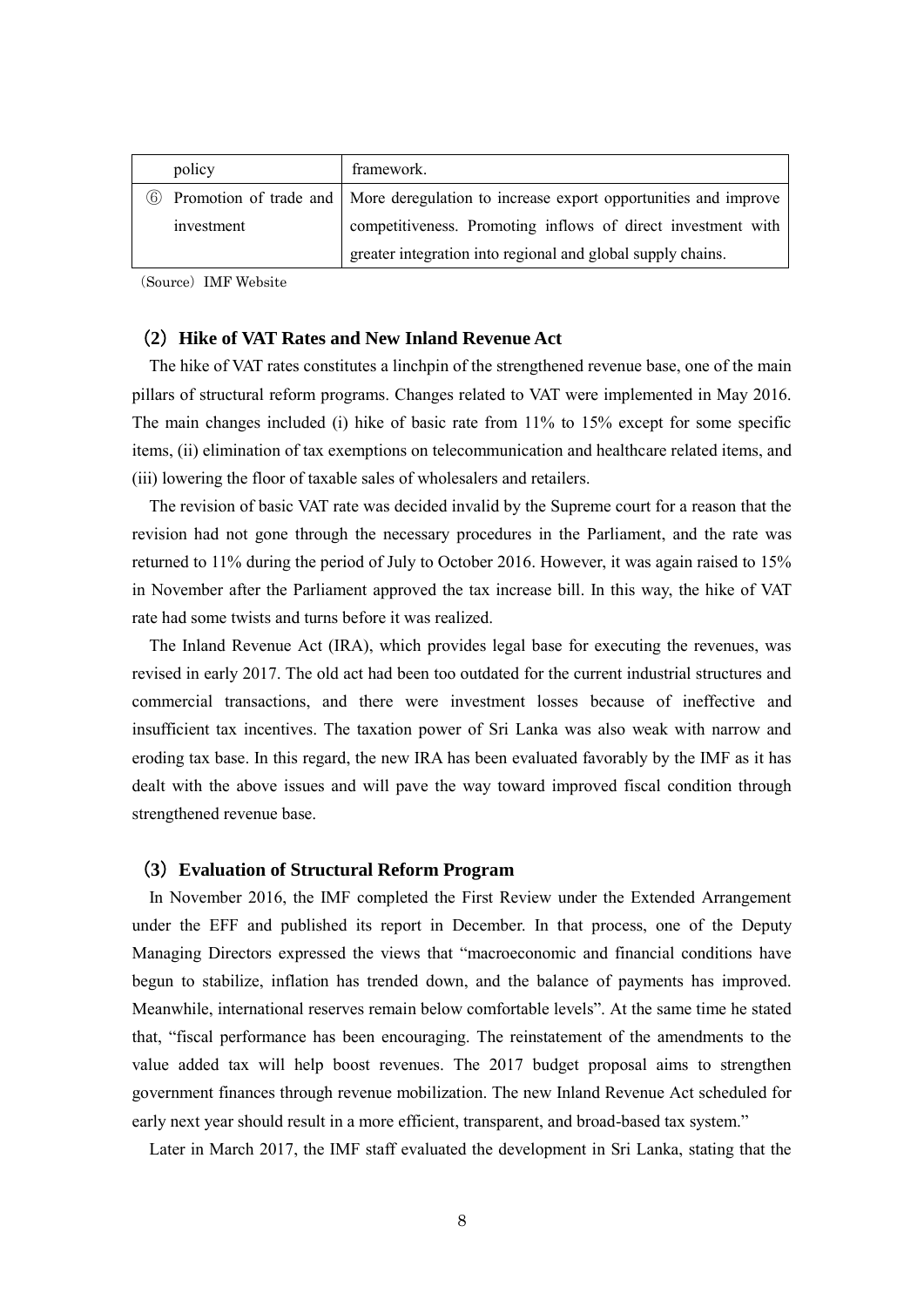macroeconomic performance has been generally good with gradual growth recovery and higher inflation. It also commended the authorities for strong efforts in implementing their IMF-supported economic reform program, especially it evaluated favorably the steady progress of the effort to strengthen the revenue base directed toward the fiscal target to reduce the deficit to 3.5% of nominal GDP by 2020, which is a matter of the greatest concern on the program. On the other hand, the staff expressed concern that the foreign exchange reserves remain below the targeted level, and the progress in the efforts for the improvement has been mixed.

Thus the fundamentals of the Sri Lankan economy after the implementation of structural reform program seem to be in a temporary lull. The real GDP in 2016 recorded a growth of above 4% on a quarterly average, although it fluctuated from quarter to quarter. The IMF forecasts the growth rates for 2017 and 2018 at 4.5% and 4.8% respectively, with a solid growth of 4% level expected for the coming two years. Meanwhile, the rise of inflation rate accelerated a bit, partly influenced by the hike of the VAT rates. The IMF forecasts inflation will remain broadly stable with consumer price rising by around 5% until the end of 2017 supported by the tight monetary policy and stability in international commodity prices. The IMF staff also sees the sign of improvement in the fiscal balance through the government efforts for broadening the revenue base.

In the meanwhile, the IMF continues to express concern over the level of international reserves. In fact, the reserves have been declining untill February 2017, the latest month that can be confirmed by the statistics (Chart 7 above). There is no sign of touching the bottom in the fall of foreign exchange reserves as the deficits in the current account still continue and uncertainties have not been dispelled over the foreign exchange funding. The IMF has been keeping watch for any expansion of the current account deficits which may aggravate the reserve situation, citing as a possible factor the stagnant exports to the U.S. and Europe, the main trading partners of Sri Lanka (Chart 12). Also the deceleration of the Chinese economy is regarded as a risk factor as China has greatly contributed to the surplus in the services account, especially through the surplus in travel balance.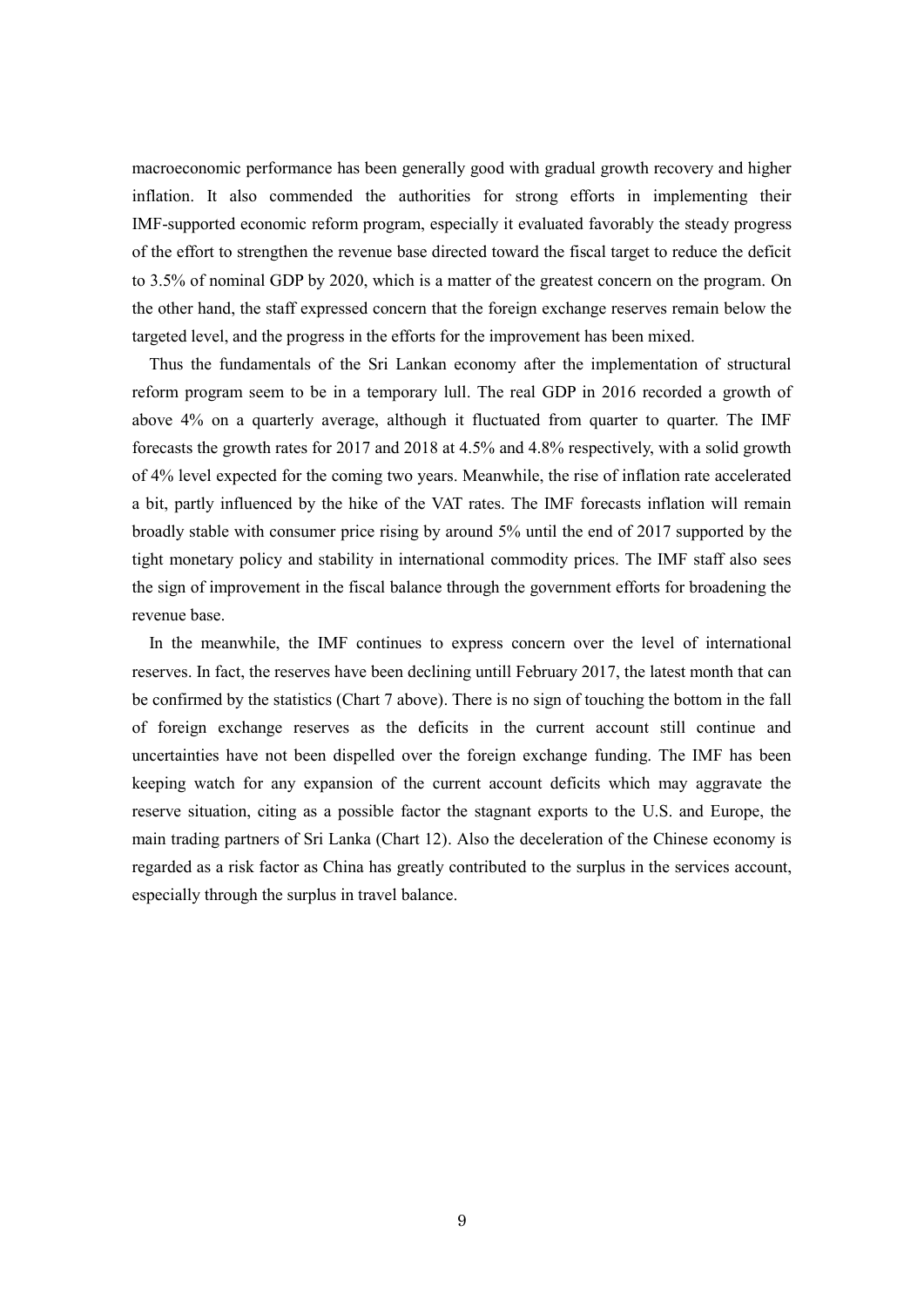|                                                      | (Million USD、%) |                         |  |
|------------------------------------------------------|-----------------|-------------------------|--|
|                                                      | Amount          | Percent<br>Distribution |  |
| U.S.                                                 | 2.810           | 26.8                    |  |
| U.K.                                                 | 1.029           | 9.8                     |  |
| India                                                | 643             | 6.1                     |  |
| Germany                                              | 476             | 4.5                     |  |
| Italy                                                | 434             | 4.1                     |  |
| China                                                | 308             | 2.9                     |  |
| Japan                                                | 216             | 2.1                     |  |
| EU                                                   | 3.024           | 28.8                    |  |
| <b>SAARC</b>                                         | 891             | 8.5                     |  |
| (South Asia Association for<br>Regional Cooperation) |                 |                         |  |
| Others                                               | 669             | 6.4                     |  |
| Total                                                | 10.500          | 100.                    |  |

Chart 12:Sri Lanka's Exports by region (2015)

(Source) Central Bank of Sri Lanka

# **4. Medium- to Long-term Challenges**~**Will the Industry Diversification Diversify the Export Items?**

Based on a medium- to long-term perspective, in order to enhance the evaluation of the Sri Lankan economy as well as to lower its credit risks, it will be necessary for Sri Lanka to diversify and sophisticate its industry. The industry in Sri Lanka largely depends on black tea in agriculture, and textile and garments in manufacturing. The share of these items in exports accounts for around 60% and this feature has not changed for more than 40 years since 1970 (Charts 13, 14). The limited availability of products for exports may be the main factor for the continued current account deficits that have lasted without disruption since early 1980s or before the break of civil war.

| Chart 13 : Sri Lanka's Exports by Commodity(2015) | Chart 14 : Share of Tea and Textile Garments |
|---------------------------------------------------|----------------------------------------------|
|                                                   |                                              |

| (Million USD, %)                    |        |                         |
|-------------------------------------|--------|-------------------------|
|                                     | Amount | Percent<br>Distribution |
| <b>Mineral Products</b>             | 28     | 0.3                     |
| Agricultural Products               |        |                         |
| Tea                                 | 1.341  | 12.8                    |
| Spices                              | 377    | 3.6                     |
| Coconut                             | 352    | 3.4                     |
| Industria Products                  |        |                         |
| Food beverage                       | 265    | 2.5                     |
| Textiles and garments               | 4.820  | 45.9                    |
| Rubber products                     | 761    | 7.2                     |
| Petroleum products                  | 374    | 3.6                     |
| Gems, diamonds and jewellery        | 332    | 3.2                     |
| Machinery and mechanical appliances | 294    | 2.8                     |
| Transport equipment                 | 244    | 2.3                     |
| Others                              | 1,312  | 12.5                    |
| Total                               | 10.500 | 100.                    |





(Source) Central Bank of Sri Lanka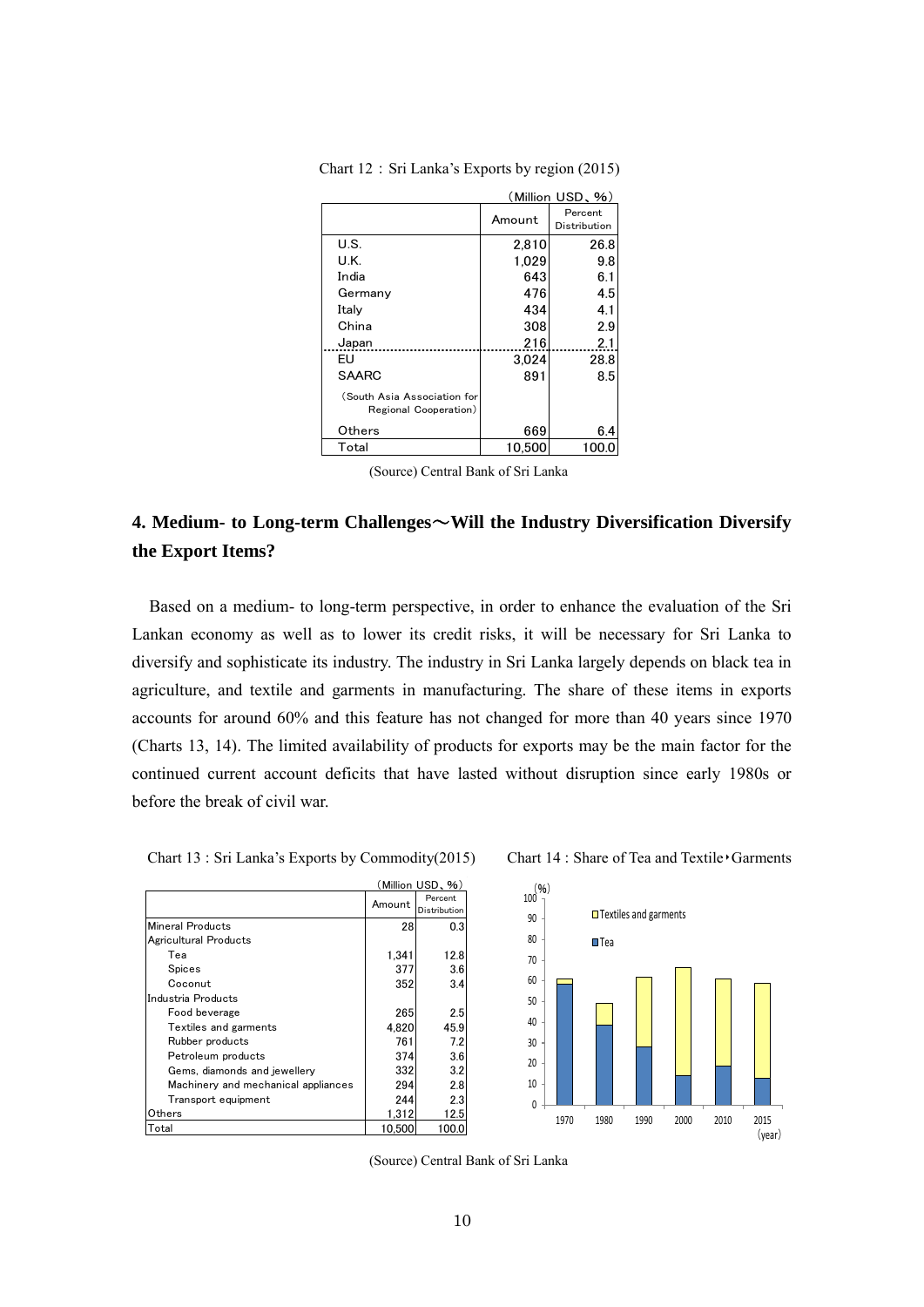The necessity to diversify its industry has been advocated for long and, supported by the rich tourism resources and highly qualified human resources, some of the services industry such as tourism and IT has made a significant development. However, Sri Lanka is a country with small land area and limited natural resources. Despite its relatively high income level at around \$4,000 of per capita GDP, its population of about 20 million is not so large to make market as compared to its neighboring South Asian countries like India and Bangladesh. It also has a limited means for transportation of goods to other countries as it is surrounded by the sea.

Therefore, Sri Lanka will continue to have a tough road ahead. Inward flows of foreign direct investment tended to decline since 2011, the year immediately after the end of civil war, which is worried if it means the peak has passed (Chart 15). Although the government holds up a policy to promote the inflow of foreign direct investment by encouraging its industry to be incorporated into a global supply chain, so far it has failed to show specifics on which business lines it aims to promote. Stimulating inflow of capital requires development of growth industries and policy measures attractive enough to foreign investors, but given the current situation of no emergence of such industries and no specific policy measures taken, the diversification and sophistication of Sri Lanka's industry will be not easy to be achieved.



Chart 15: Foreign Direct Investment to Sri Lanka Chart 16: Inward Direct Investment by Industry

|                                    | (Million USD) |      |
|------------------------------------|---------------|------|
|                                    | 2014          | 2015 |
| Agriculture                        | 6             | 4    |
| Manufacturing                      | 334           | 257  |
| Chemical, Mineral, Rubber products | 92            | 75   |
| Base metals, Machinery             |               | 46   |
| Textiles and garments              | 83            | 45   |
| Food beverages                     | 45            | 43   |
| Others                             | 107           | 47   |
| Services                           | 506           | 255  |
| Hotel, Restaurant                  | 68            | 182  |
| IΤ                                 | 25            | 14   |
| Others                             | 413           | 60   |
| Infrastructure                     | 682           | 453  |
| Housing, Office                    | 339           | 212  |
| Telecommunication                  | 152           | 139  |
| Others                             | 191           | 103  |
| Total                              | 1,528         | 970  |

(Source) Board of Investment of Sri Lanka

#### **5. Conclusion**

As described above, the structural reform has been proceeding smoothly supported by the credit line of the IMF. Macroeconomic performance has been moving toward stabilization with all indicators on economic growth, prices, and fiscal balance showing relatively favorable